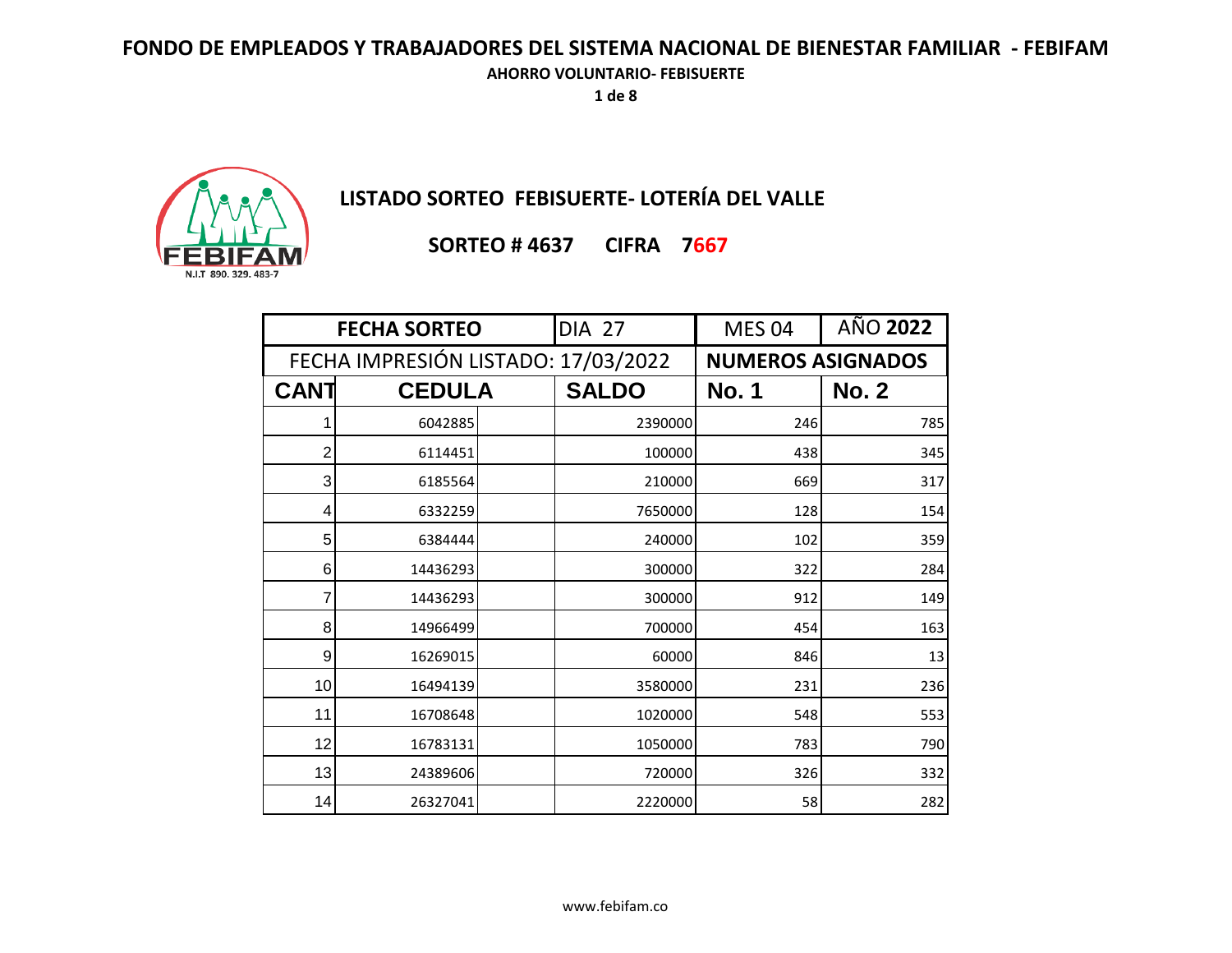| 15 | 29029977 | 550000  | 496 | 501 |
|----|----------|---------|-----|-----|
| 16 | 29091910 | 940000  | 274 | 748 |
| 17 | 29217013 | 1510000 | 106 | 111 |
| 18 | 29278747 | 3970000 | 162 | 167 |
| 19 | 29283692 | 2580000 | 923 | 929 |
| 20 | 29346970 | 780000  | 479 | 922 |
| 21 | 29347294 | 40000   | 811 | 591 |
| 22 | 29350878 | 1600000 | 532 | 680 |
| 24 | 29486281 | 3600000 | 199 | 205 |
| 25 | 29502162 | 340000  | 271 | 276 |
| 26 | 29538718 | 2910000 | 787 | 793 |
| 27 | 29540062 | 260000  | 135 | 164 |
| 28 | 29540638 | 300000  | 672 | 37  |
| 29 | 29613603 | 3350000 | 364 | 370 |
| 30 | 29617214 | 3020000 | 87  | 729 |
| 31 | 29671117 | 140000  | 104 | 981 |
| 32 | 29671505 | 960000  | 363 | 273 |
| 33 | 29672432 | 6970000 | 384 | 557 |
| 34 | 29676389 | 440000  | 439 | 341 |
| 35 | 29692926 | 600000  | 139 | 143 |
| 36 | 29755647 | 100000  | 365 | 913 |
| 37 | 29783841 | 3350000 | 468 | 473 |
|    |          |         |     |     |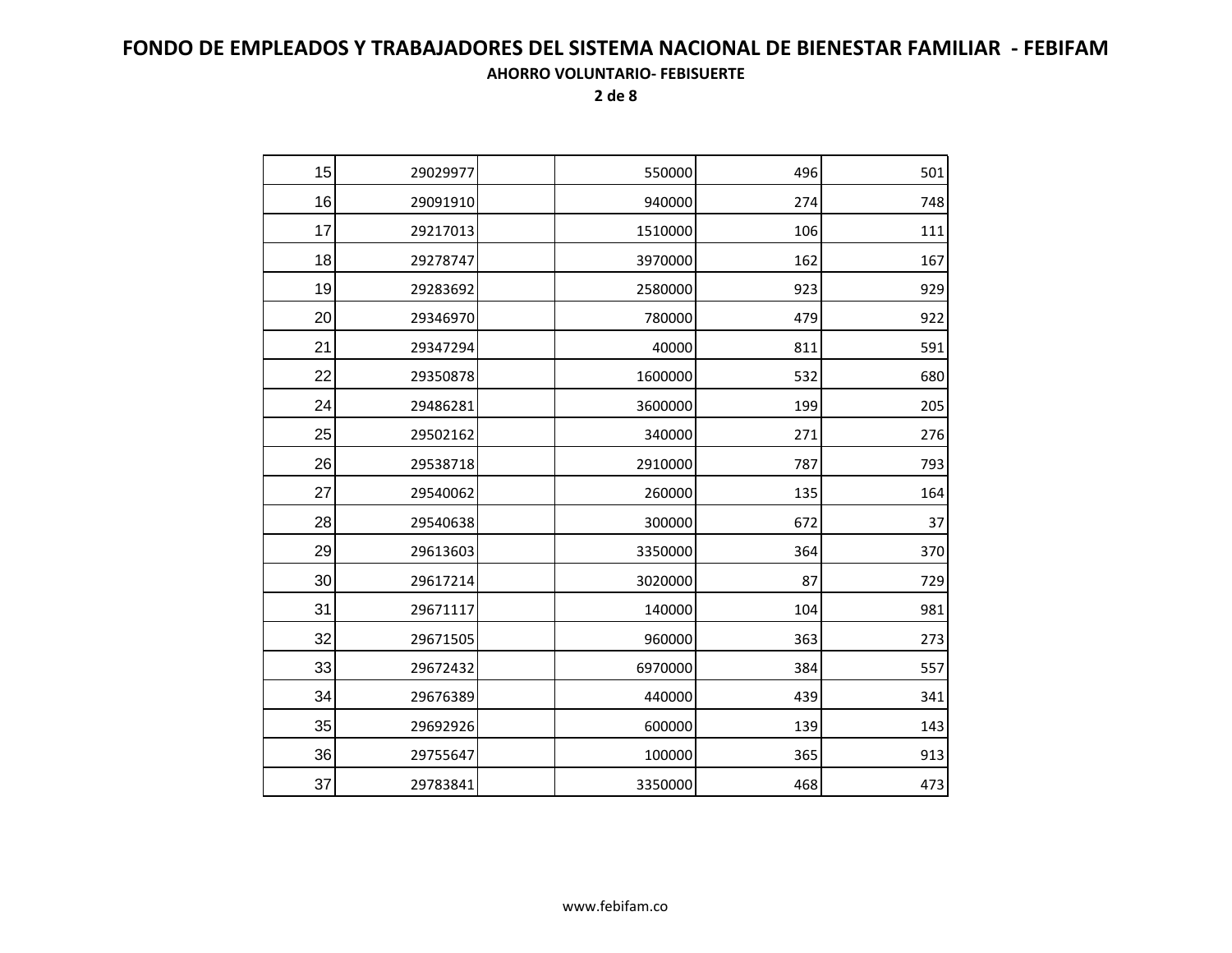| 38 | 29803443 | 1630000 | 141 | 147 |
|----|----------|---------|-----|-----|
| 39 | 29811025 | 2130000 | 183 | 188 |
| 40 | 29815299 | 3600000 | 763 | 768 |
| 41 | 29871200 | 60000   | 281 | 821 |
| 42 | 29939721 | 2060000 | 316 | 321 |
| 43 | 29991066 | 3520000 | 873 | 917 |
| 44 | 30297484 | 1580000 | 634 | 639 |
| 45 | 31140599 | 830000  | 776 | 781 |
| 46 | 31149444 | 6160000 | 148 | 202 |
| 47 | 31149444 | 920000  | 693 | 463 |
| 48 | 31154972 | 130000  | 424 | 158 |
| 49 | 31155981 | 20000   | 243 | 248 |
| 50 | 31161179 | 3000000 | 986 | 991 |
| 51 | 31175789 | 390000  | 92  | 280 |
| 52 | 31176621 | 1810000 | 516 | 521 |
| 53 | 31202849 | 2480000 | 690 | 170 |
| 54 | 31214569 | 1650000 | 15  | 21  |
| 55 | 31221480 | 2290000 | 552 | 228 |
| 56 | 31224846 | 8420000 | 89  | 94  |
| 57 | 31268813 | 10000   | 52  | 57  |
| 58 | 31272514 | 3490000 | 12  | 17  |
| 59 | 31272951 | 1060000 | 847 | 852 |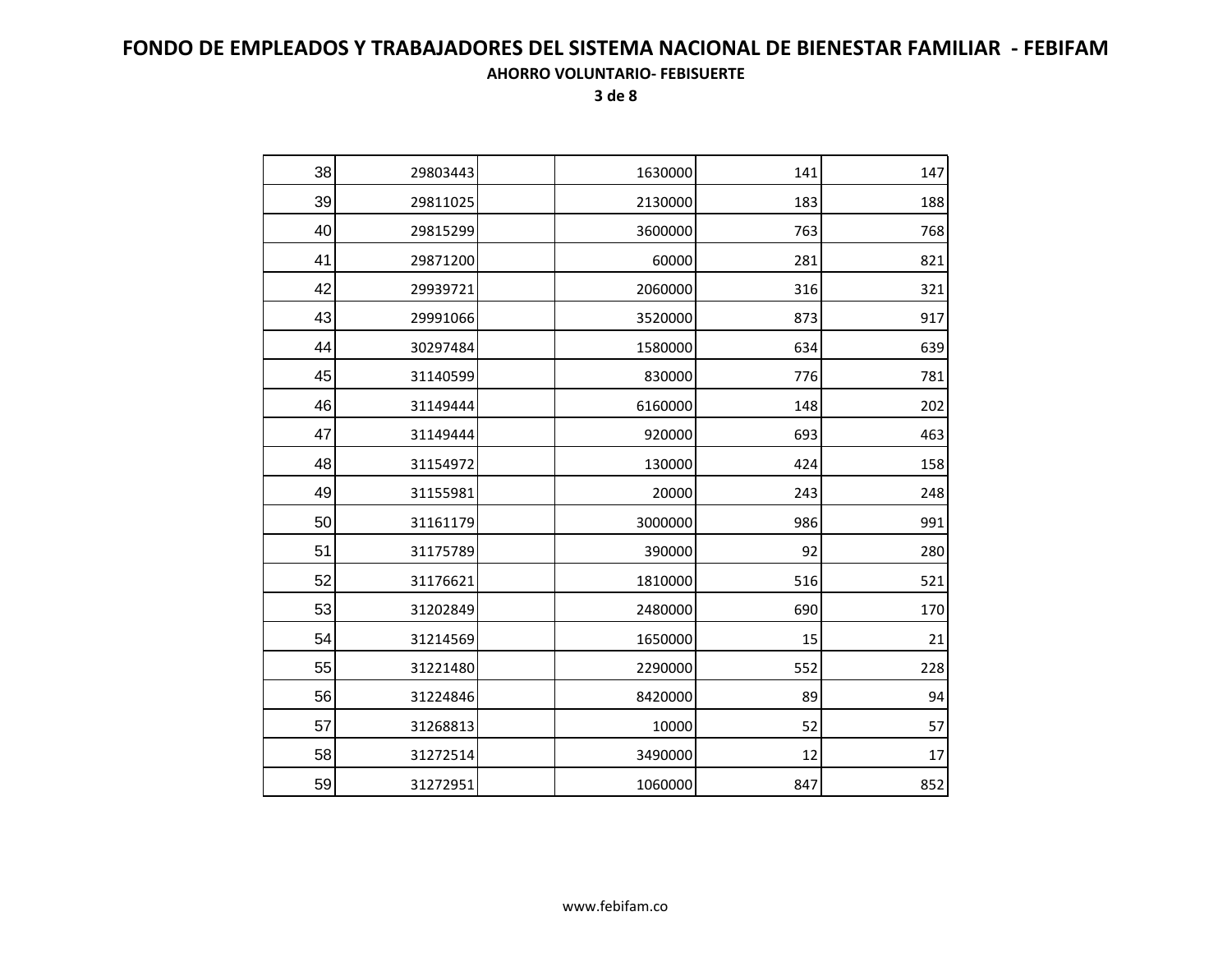| 60 | 31281352 | 270000  | 694 | 816 |
|----|----------|---------|-----|-----|
| 61 | 31284276 | 3700000 | 398 | 215 |
| 62 | 31323581 | 740000  | 174 | 530 |
| 63 | 31374551 | 1000000 | 450 | 778 |
| 64 | 31475020 | 260000  | 213 | 218 |
| 65 | 31540533 | 420000  | 485 | 490 |
| 66 | 31540678 | 690000  | 558 | 563 |
| 67 | 31566331 | 90000   | 677 | 440 |
| 68 | 31627585 | 3900000 | 642 | 647 |
| 69 | 31656553 | 400000  | 224 | 225 |
| 70 | 31710587 | 10000   | 905 | 911 |
| 71 | 31841541 | 800000  | 238 | 712 |
| 72 | 31853003 | 8170000 | 80  | 361 |
| 73 | 31853003 | 2640000 | 125 | 469 |
| 74 | 31856535 | 740000  | 239 | 112 |
| 75 | 31873947 | 190000  | 212 | 716 |
| 76 | 31889249 | 1120000 | 423 | 430 |
| 77 | 31890578 | 520000  | 691 | 963 |
| 78 | 31892792 | 960000  | 41  | 46  |
| 79 | 31894442 | 500000  | 132 | 133 |
| 80 | 31909337 | 950000  | 68  | 73  |
| 81 | 31912114 | 370000  | 551 | 247 |
|    |          |         |     |     |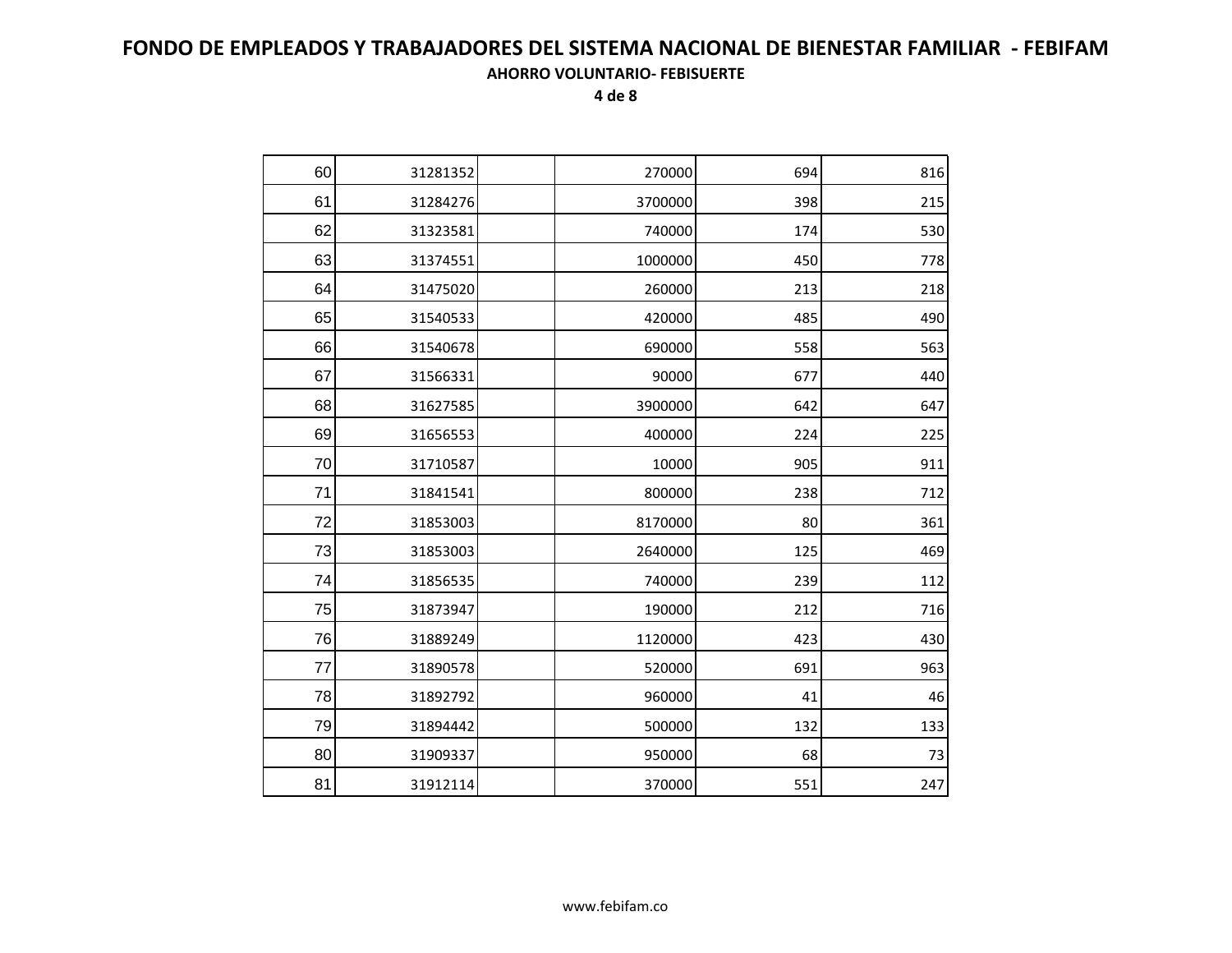| 82  | 31945719 | 30000   | 380 | 664                     |
|-----|----------|---------|-----|-------------------------|
| 83  | 31954898 | 540000  | 921 | 86                      |
| 84  | 31974875 | 50000   | 648 | $\overline{\mathbf{c}}$ |
| 85  | 31981330 | 60000   | 892 | 23                      |
| 86  | 31983139 | 250000  | 617 | 549                     |
| 87  | 31991644 | 180000  | 644 | 927                     |
| 88  | 34512401 | 130000  | 726 | 943                     |
| 89  | 34592846 | 670000  | 742 | 957                     |
| 90  | 34595549 | 2930000 | 507 | 512                     |
| 91  | 38463925 | 140000  | 574 | 63                      |
| 92  | 38557375 | 210000  | 798 | 622                     |
| 93  | 38852995 | 740000  | 623 | 14                      |
| 94  | 38854471 | 570000  | 371 | 528                     |
| 95  | 38855897 | 100000  | 728 | 733                     |
| 96  | 38970717 | 290000  | 395 | 400                     |
| 97  | 38989900 | 40000   | 789 | 794                     |
| 98  | 38998056 | 2850000 | 267 | 524                     |
| 99  | 40014594 | 100000  | 721 | 297                     |
| 100 | 40912360 | 520000  | 330 | 336                     |
| 101 | 41610226 | 5360000 | 358 | 448                     |
| 102 | 51556968 | 160000  | 83  | 88                      |
| 103 | 54252236 | 930000  | 859 | 865                     |
|     |          |         |     |                         |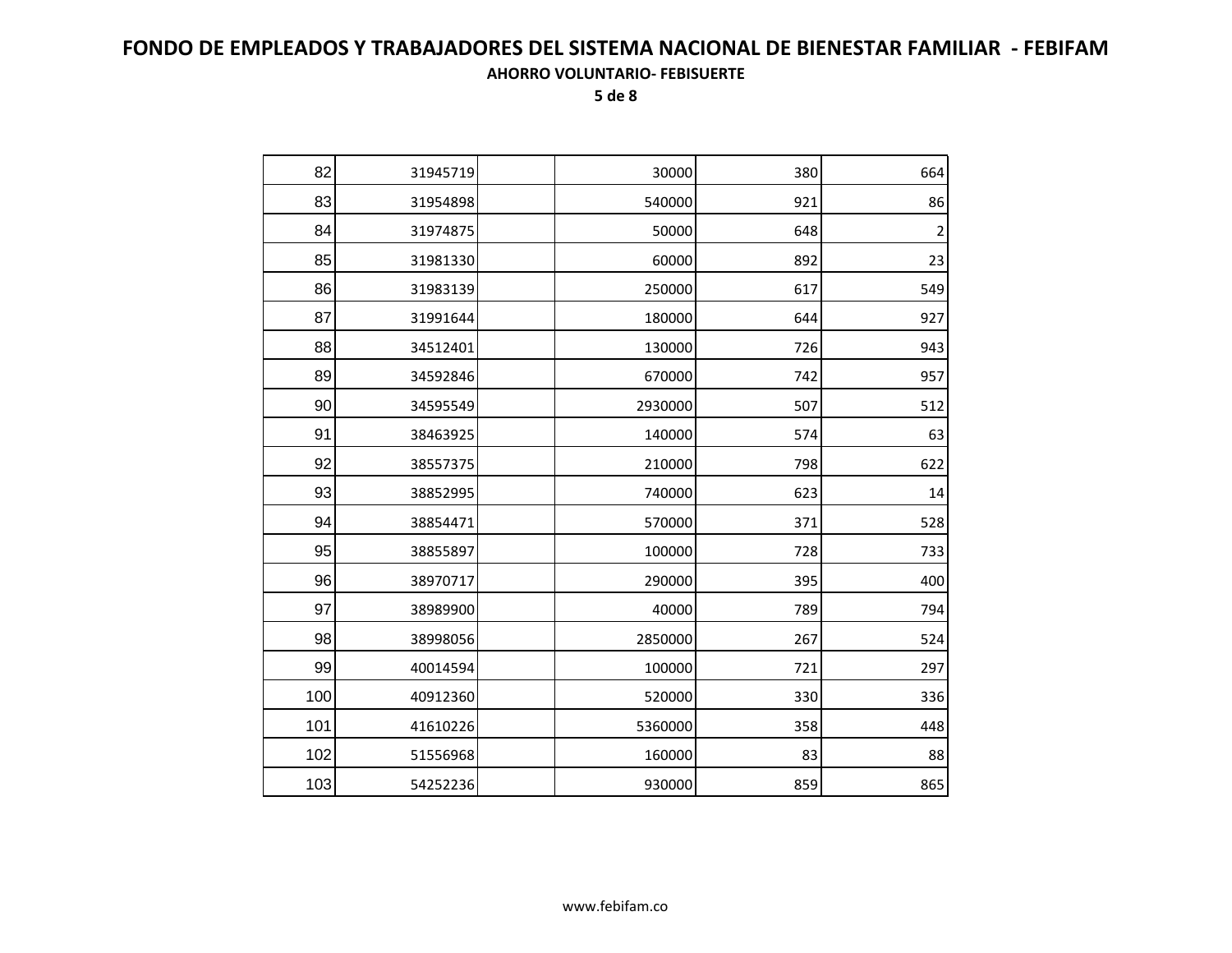| 104 | 66653664 | 8140000 | 206 | 352 |
|-----|----------|---------|-----|-----|
| 105 | 66653672 | 20000   | 425 | 432 |
| 106 | 66653980 | 480000  | 422 | 851 |
| 107 | 66711537 | 530000  | 481 | 486 |
| 108 | 66714690 | 5230000 | 495 | 500 |
| 109 | 66759095 | 1320000 | 457 | 791 |
| 110 | 66759523 | 930000  | 129 | 529 |
| 111 | 66762914 | 10000   | 749 | 754 |
| 112 | 66773510 | 140000  | 674 | 123 |
| 113 | 66777424 | 90000   | 24  | 27  |
| 114 | 66785727 | 270000  | 107 | 292 |
| 115 | 66786389 | 420000  | 673 | 678 |
| 116 | 66820480 | 450000  | 36  | 42  |
| 117 | 66830829 | 520000  | 428 | 433 |
| 118 | 66844608 | 2210000 | 124 | 705 |
| 119 | 66856832 | 100000  | 320 | 22  |
| 120 | 66874379 | 640000  | 421 | 435 |
| 121 | 87280019 | 590000  | 226 | 232 |
| 122 | 94227993 | 840000  | 146 | 151 |
| 123 | 94425262 | 4500000 | 298 | 747 |
| 124 | 94507413 | 560000  | 241 | 511 |
| 125 | 94526315 | 720000  | 580 | 629 |
|     |          |         |     |     |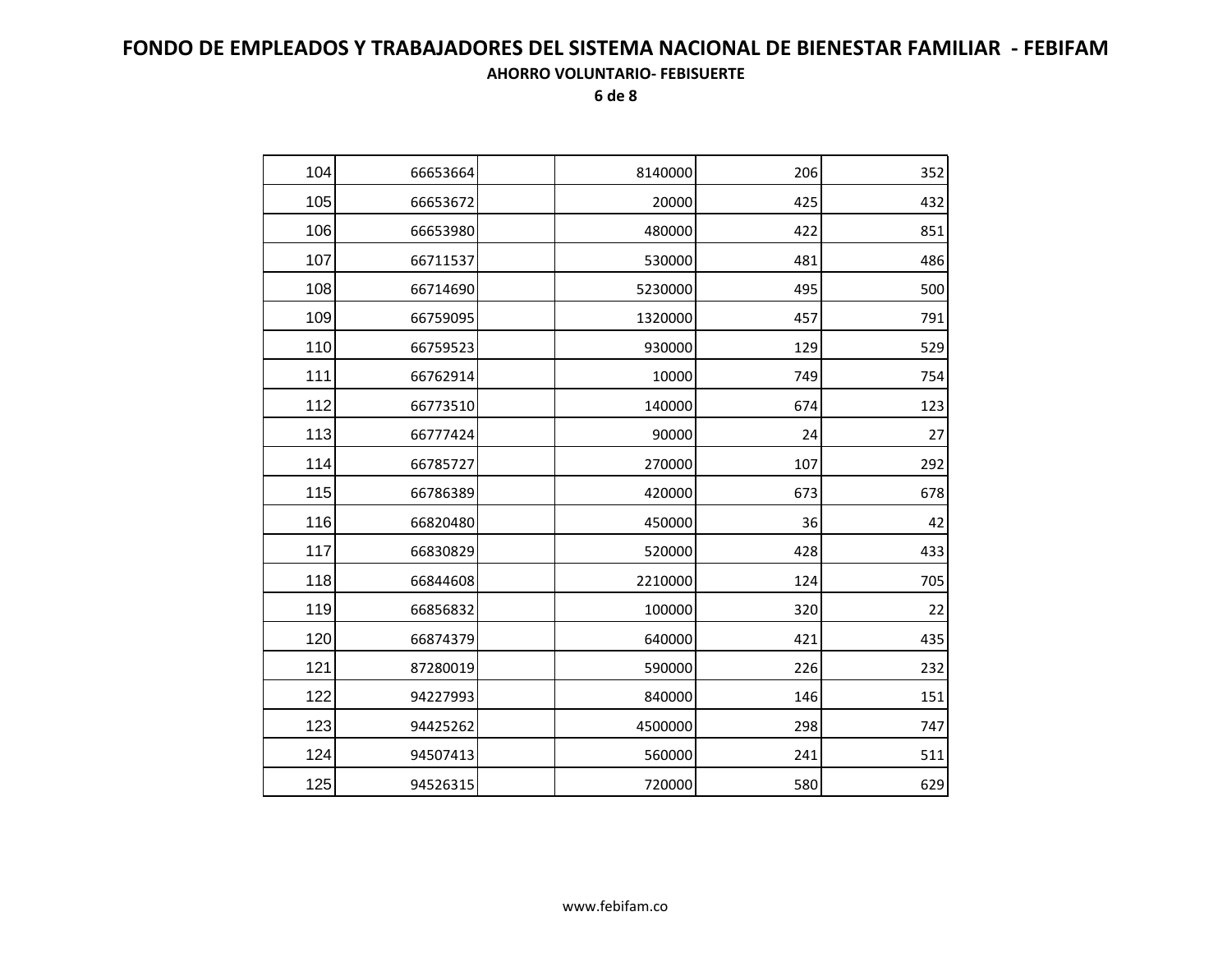| 126 | 1020775430 | 40000   | 333 | 666 |
|-----|------------|---------|-----|-----|
| 127 | 1075242872 | 200000  | 230 | 190 |
| 128 | 1107052596 | 100000  | 121 | 40  |
| 129 | 1107517902 | 40000   | 902 | 252 |
| 130 | 1111797905 | 170000  | 382 | 771 |
| 131 | 1112458233 | 100000  | 898 | 710 |
| 132 | 1112487457 | 350000  | 29  | 115 |
| 133 | 1113652590 | 360000  | 630 | 958 |
| 134 | 1113653467 | 200000  | 940 | 880 |
| 135 | 1130622664 | 2310000 | 442 | 449 |
| 136 | 1130627559 | 80000   | 108 | 109 |
| 137 | 1130662499 | 240000  | 145 | 255 |
| 138 | 1144124771 | 20000   | 11  | 16  |
| 139 | 1144199095 | 250000  | 714 | 257 |
| 140 |            |         |     |     |
| 141 |            |         |     |     |
| 142 |            |         |     |     |
| 143 |            |         |     |     |
| 144 |            |         |     |     |
| 145 |            |         |     |     |
| 146 |            |         |     |     |
| 147 |            |         |     |     |